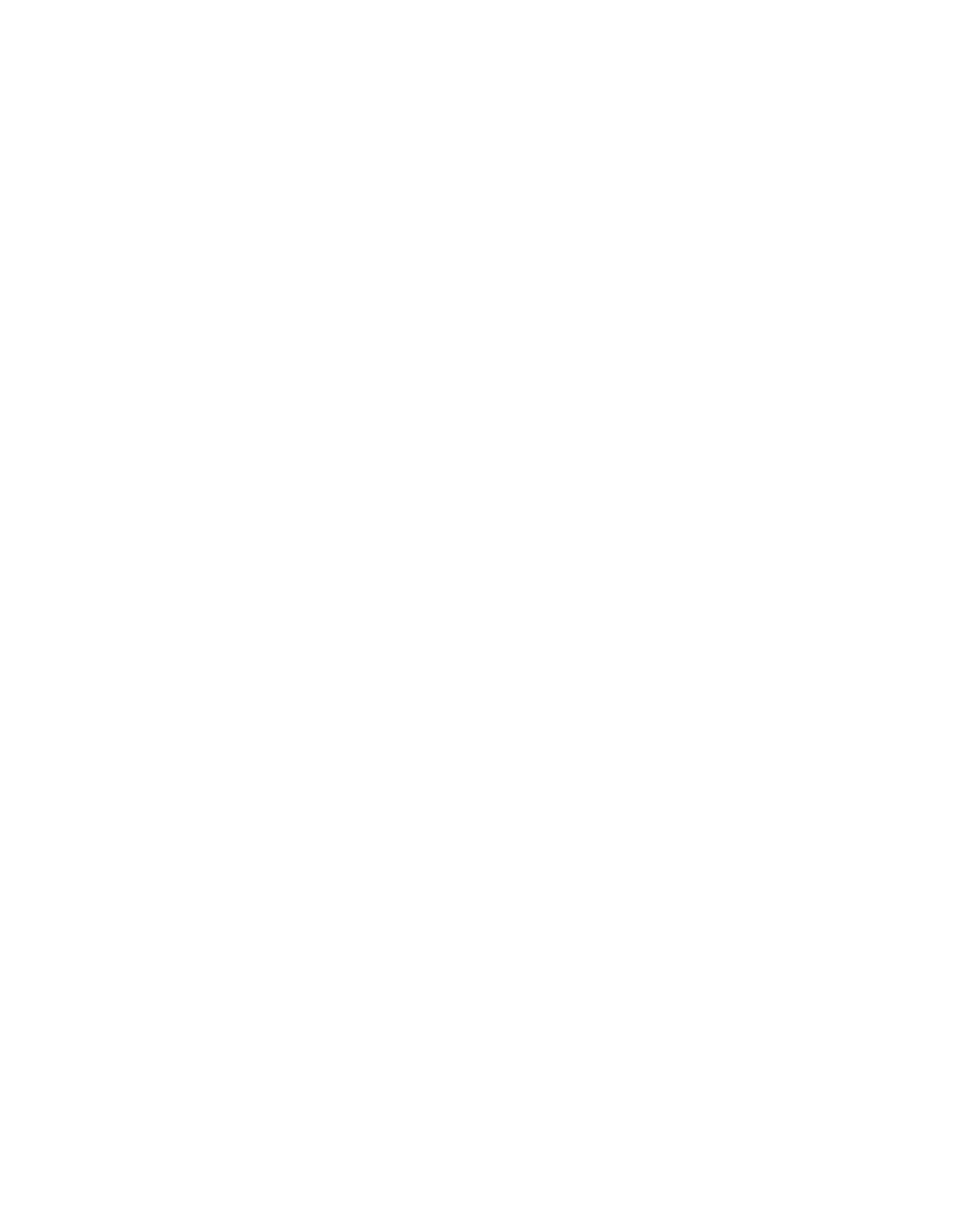## **BURKE, Justice.**

[¶1] Appellant, Mark J. Garner, challenges his convictions on two counts of delivery of a controlled substance, in violation of Wyo. Stat. Ann. § 35-7-1031(a)(i).<sup>1</sup> He contends the district court improperly limited cross-examination of a key prosecution witness, and that the evidence was insufficient to support his convictions. We affirm.

### *ISSUES*

[¶2] Appellant presents the following issues:

- 1. Did the trial court err in admonishing defense counsel, limiting his cross-examination and issuing a limiting instruction to the jury, when in fact defense counsel was properly testing the credibility of the confidential informant, HB?
- 2. Was there insufficient evidence to sustain the convictions of Appellant?

# *FACTS*

[¶3] In July of 2010, Appellant was arrested for selling methamphetamine to a confidential informant in two "controlled buy" operations initiated by the Wyoming Division of Criminal Investigation  $(DCI)$ <sup>2</sup>. The arrest resulted in large part from

#### **§ 35-7-1031. Unlawful manufacture or delivery; counterfeit substance; unlawful possession.**

(a) Except as authorized by this act, it is unlawful for any person to manufacture, deliver, or possess with intent to manufacture or deliver, a controlled substance. Any person who violates this subsection with respect to:

> (i) Methamphetamine or a controlled substance classified in Schedule I or II which is a narcotic drug, is guilty of a crime and upon conviction may be imprisoned for not more than twenty (20) years, or fined not more than twenty-five thousand dollars  $($25,000.00)$ , or both[.]

 $2$  "In the course of a controlled buy, a confidential informant purchases drugs from a source predetermined by a task force within DCI. The confidential informant is provided the money to make the

<sup>&</sup>lt;sup>1</sup> Wyo. Stat. Ann. § 35-7-1031(a)(i) (LexisNexis 2009) provides as follows: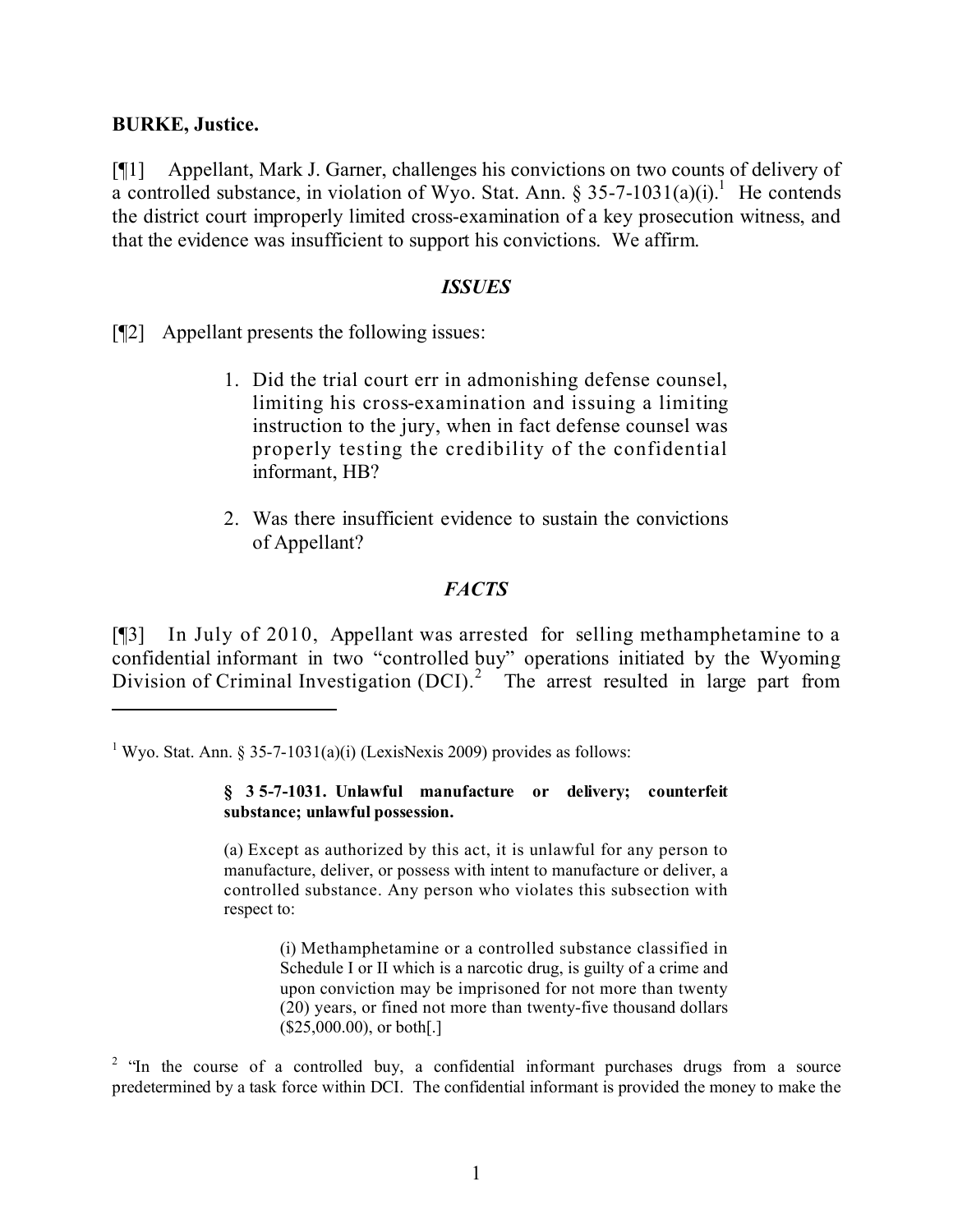information obtained by a confidential informant, HB. HB purchased methamphetamine from Appellant on two occasions in June of 2009. In the first instance, DCI agents fitted HB with a wireless transmitter, provided her with \$60 in controlled buy funds, and kept her under constant surveillance as she proceeded to purchase methamphetamine from Appellant at the home of Appellant's girlfriend, Rachelle Earley. In the second instance, DCI agents again fitted HB with a wireless transmitter, provided her with \$200 in controlled buy funds, and kept her under surveillance as she purchased methamphetamine from Appellant at a truck stop. In return for HB's service as a confidential informant, the State agreed to recommend a deferred prosecution under Wyo. Stat. Ann. § 7-13-301 in relation to criminal charges against HB stemming from an alleged delivery of marijuana.

[¶4] Appellant was charged with two counts of delivery of methamphetamine and one count of conspiracy to deliver methamphetamine. Ms. Earley was also charged with conspiracy and as an accessory to delivery of methamphetamine. The two cases were consolidated for trial.

[¶5] At trial, just before opening statements, the court held a hearing outside the presence of the jury.<sup>3</sup> During this hearing, defense counsel indicated his intent to crossexamine HB about her plea agreement under Wyo. Stat. Ann. § 7-13-301. Counsel stated that "What I would want to talk about is the original charges [sic] that she was facing, the timing of those charges related to when she entered into a plea agreement[,] and when she cooperated here with D.C.I." The court summarized the argument by asking counsel, "So, essentially, what you're saying is what she's doing here is part of a deal she got to get a 7-13-301?" Counsel responded "That is correct, your Honor." The court determined that defense counsel could inquire into HB's agreement with the State because it demonstrated potential bias.

[¶6] During cross-examination of HB, defense counsel inquired about HB's arrest for delivery of marijuana and the resulting criminal charges. When counsel asked about the circumstances surrounding the alleged delivery, the prosecutor objected, and the following exchange occurred:

> THE COURT: That's sustained. I don't understand what that is. She's admitted she has done that, so we're over.

> > l

purchase and his person and vehicle are searched prior to the controlled buy to ensure that no unrelated drugs or weapons are used in the purchase. The informant is wired and under surveillance during the course of the controlled buy to ensure his safety." *Washington v. State*, 2011 WY 132, ¶ 4 n.1, 261 P.3d 717, 720 n.1 (Wyo. 2011).

<sup>&</sup>lt;sup>3</sup> The hearing was apparently prompted by an oral motion in limine made by the defense.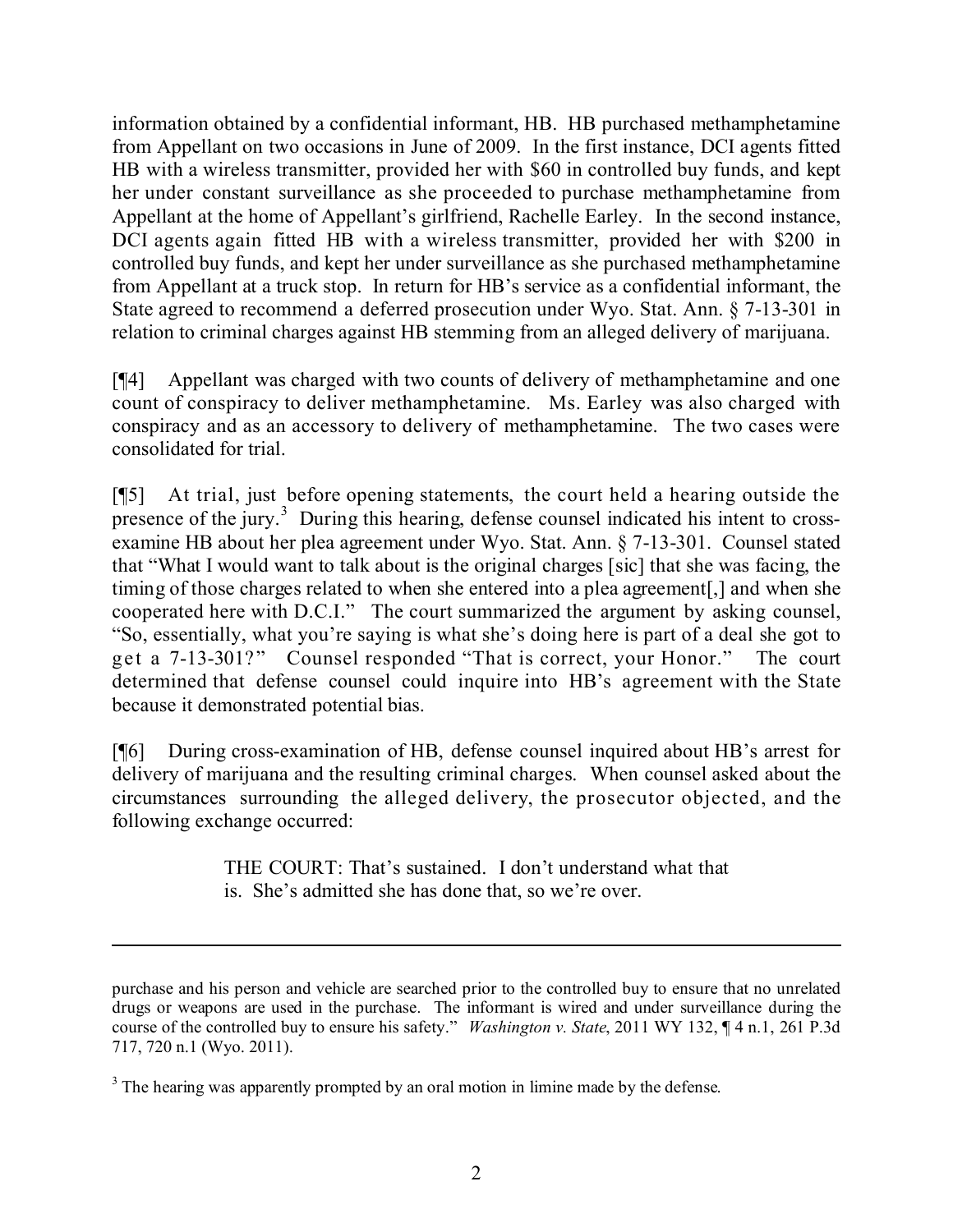DEFENSE COUNSEL: I had one more question. I was just trying to make sure the foundation was there, but I would stop there if you would like me to.

THE COURT: Well, I guess I don't see it, but if you want to make a proffer, I'll let you do it. This is beyond what we've talked about before. But if you've got a point that I don't get or is important, in fairness, I'll let you get – you know, have some means of getting to it. If you've got just one more question, I'll let you do that.

DEFENSE COUNSEL: I appreciate that, your Honor.

Q: [HB], is it true that you had your 16-year-old son helping you sell marijuana?

A: That is true.

THE COURT: The objection is sustained. Go ahead, though.

DEFENSE COUNSEL: Thank you, your Honor.

 $Q:$  At that point  $-$ 

PROSECUTION: Your Honor, may we approach the bench?

THE COURT: Yes.

DEFENSE COUNSEL: I'm done, your Honor.

The following discussion was then held at the bench:

PROSECUTION: Your Honor, in relation to the prior testimony, today we had a discussion as to what we were going to talk about as far as character evidence and other issues. I believe that there was no mention or discussion of any type that [HB] had incorporated her 16-year-old child to sell marijuana. We would have objected to that. The cat's out of the bag, but at this point, if there's going to be any further questioning that relates to painting her and her character, then I would certainly like notice of that.

. . .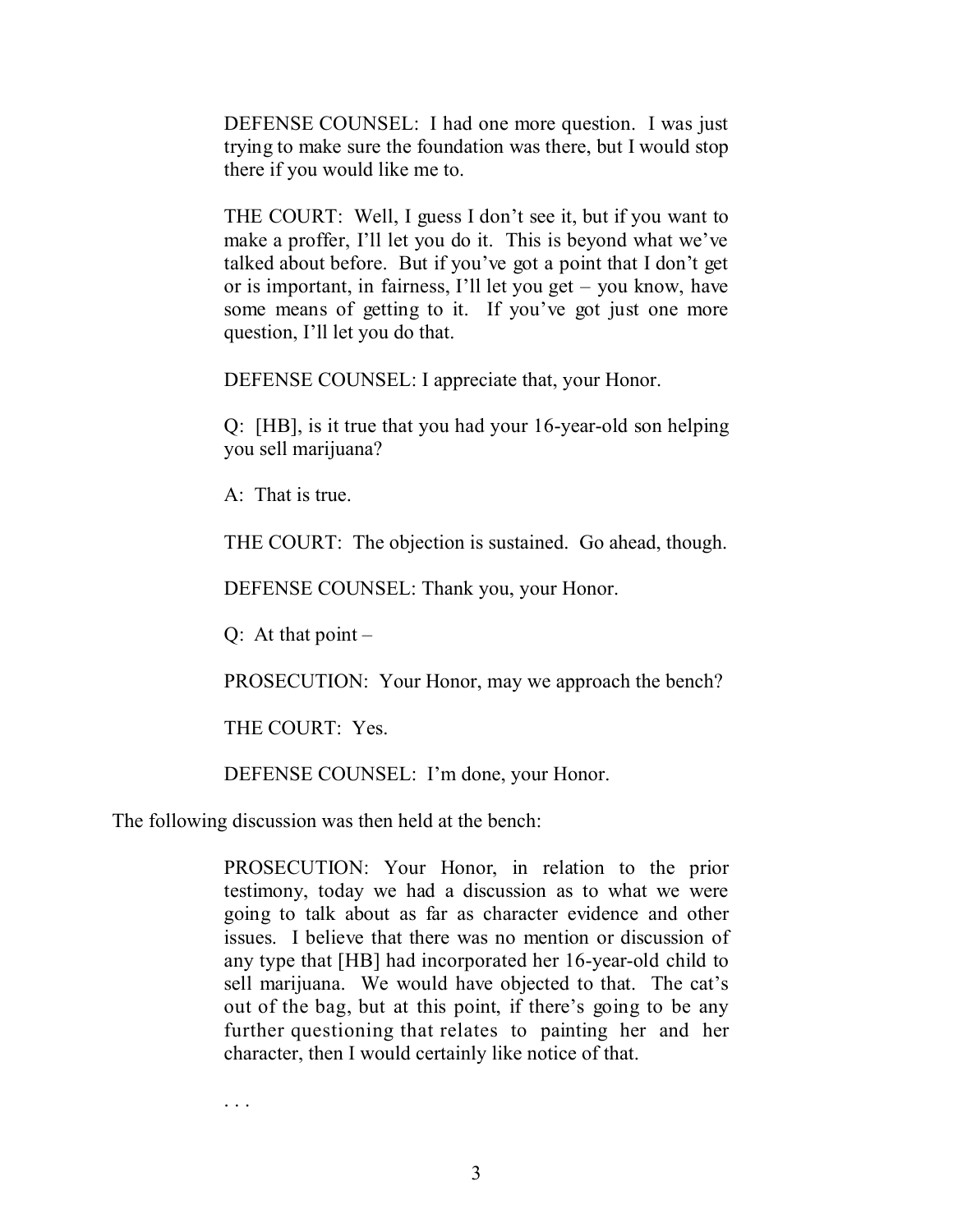DEFENSE COUNSEL: When I mentioned earlier that I wanted to talk about the specifics surrounding her situation, I wanted to do that because I wanted to explain the fact that the deal that she got is exceptional relative to the things that were going on there; specifically, that she was using her 16-yearold son to sell drugs and the ultimate result is that she gets a dismissal of those charges. That is part and parcel of the circumstances surrounding it and why it becomes such a less understandable deal.

THE COURT: Well, you just stop here because there are certain things[,] such as you're talking about a 16-year-old son[,] that I have to take into account because they may be so bad that, even though they may have occurred, the prejudicial effect outweighs the possibility that they are an unreliable witness. That's really what we're here about with this other bad acts evidence.

Now, here we are. What you've said, essentially, is you knew that; and we've come in here, mid trial, with no 404(b) proffer so I can take it up. I thought you were just asking a foundational question when you said "One more question," but you basically wanted to get out the prejudicial matter and that's the problem that we have here.

Now, I am ruling that is improper. I will instruct the Jury – the only thing I can do right now, if you want a limiting instruction that they will disregard it –

The prosecution subsequently requested that the court issue a curative instruction.

[¶7] The court provided a proposed curative instruction to the parties outside the presence of the jury and asked if there were any objections. Appellant's counsel stated that he had no objections, but requested that a reference to "the Defendant" be changed to "Mr. Garner's attorney" to reflect that Appellant's attorney, rather than Appellant, had failed to disclose the planned inquiry regarding HB's son. The court made the change before issuing the following instruction to the jury:

> Ladies and Gentlemen of the Jury, testimony has just been elicited in cross-examination of [HB] to the effect that this witness used her 16-year-old son to sell marijuana. Generally, other bad acts that may have been committed by a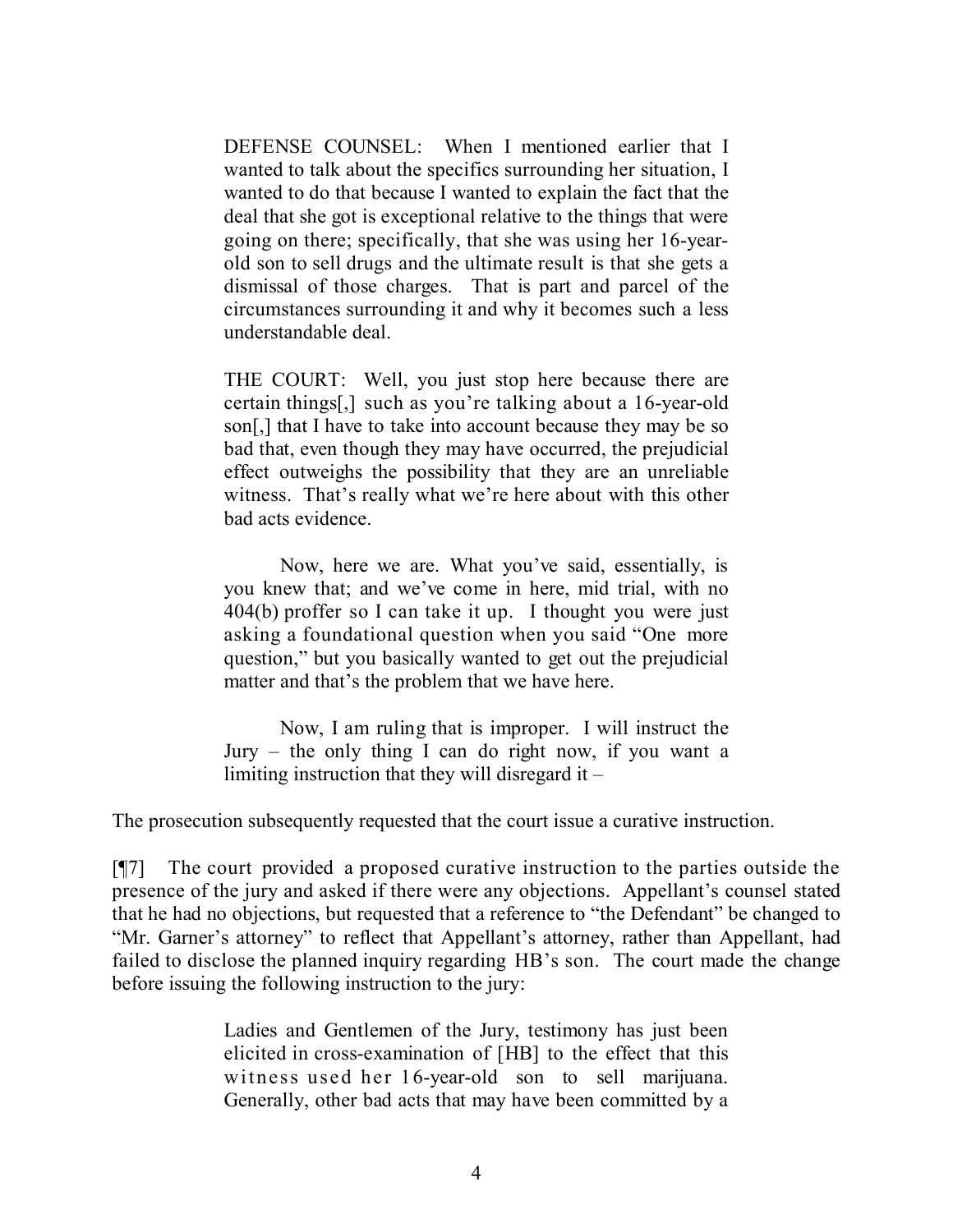witness are not admissible; and when they are admitted, they are subject to careful scrutiny and review by the Court because of the prejudicial effect they may have in the minds of the jury, such as to punish the witness because she's a bad person and because this information simply has no relevance to the case.

In order to make sure that such evidence is used properly, it must be disclosed to the opposing Counsel and to the Court that it is planned to be used. Here, it was disclosed that the Defendants planned to inquire into the fact that [HB] received a withheld entry of conviction or a deferred prosecution under Wyoming Statute 7-13-301 in exchange for her trying to purchase drugs from the Defendant. The Defendant was allowed to examine on this point. What was not disclosed by Mr. Garner's attorney was that the witness may have allowed her 16-year-old son to sell drugs. It is extremely improper to do this. Accordingly, you are instructed that you are to disregard the testimony regarding the witness' 16-year-old son and you may not consider or use it for any purpose, including whether or not to believe this witness.

[¶8] At the close of the State's case, Appellant moved for judgment of acquittal on all of the charges. The district court granted the motion with respect to the conspiracy charge but denied the motion with respect to the two delivery charges. The jury subsequently found Appellant guilty on both counts. The court imposed consecutive sentences of 8 to 18 years for the convictions. This appeal followed.

# *STANDARD OF REVIEW*

[¶9] We review a district court's evidentiary rulings for an abuse of discretion.

Generally, decisions regarding the admissibility of evidence are entrusted to the sound discretion of the district court. We afford considerable deference to the district court's decision and, as long as a legitimate basis exists for the district court's ruling, it will not be reversed on appeal. Under the abuse of discretion standard, our primary consideration is the reasonableness of the district court's decision. The burden of establishing an abuse of discretion rests with the appellant.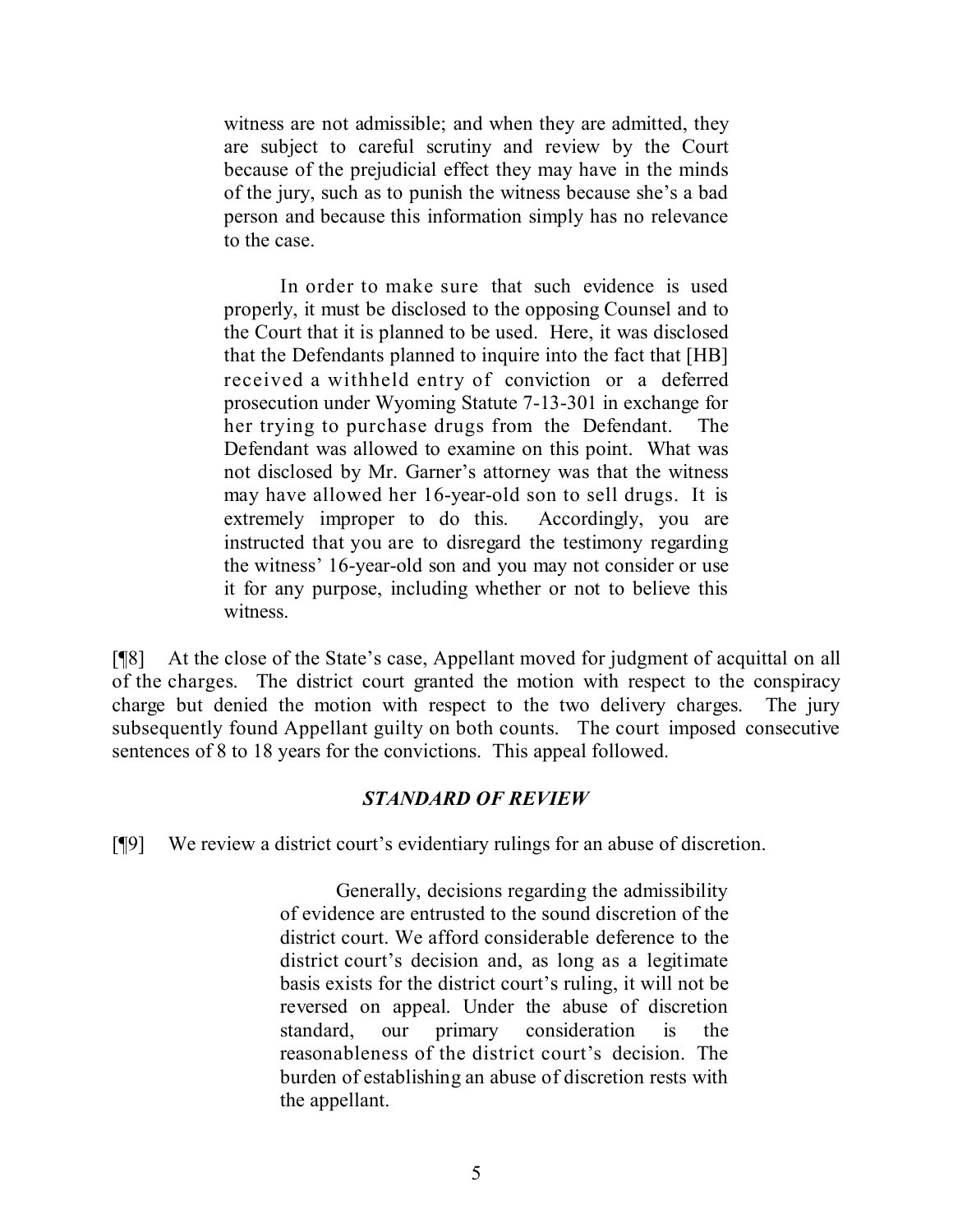If we find that the district court erred in admitting the evidence, we must then determine whether or not the error affected [the appellant's] substantial rights, providing grounds for reversal, or whether the error was harmless. The error is harmful if there is a reasonable possibility that the verdict might have been more favorable to [the appellant] if the error had never occurred. To demonstrate harmful error, [the appellant] must prove prejudice under circumstances which manifest inherent unfairness and injustice, or conduct which offends the public sense of fair play.

*Foster v. State*, 2010 WY 8, ¶ 4, 224 P.3d 1, 3-4 (Wyo. 2010) (quoting *Proffit v. State*, 2008 WY 103, ¶ 12, 191 P.3d 974, 977-78 (Wyo. 2008)).

## *DISCUSSION*

[¶10] Appellant contends that the district court abused its discretion in excluding HB's testimony that her 16-year-old son helped her sell marijuana. He also takes issue with the curative instruction provided to the jury. Appellant contends that the district court erroneously relied on W.R.E. 404(b) in excluding testimony intended to demonstrate bias. He claims that HB's responses to defense counsel's inquiry regarding her son, and her responses to any follow-up questions, were admissible to impeach HB's credibility under W.R.E. 608(b).

[¶11] As a preliminary matter, we note that our review is limited to the district court's discretion with respect to the admissibility of testimony that was actually introduced at trial. Although Appellant contends that the district court erred in precluding any "followup questions" that defense counsel may have asked HB on cross-examination, the record clearly indicates that defense counsel had only "one more question" before asking HB whether her son helped her sell marijuana. Further, defense counsel indicated that he was "done" with this line of inquiry after the court sustained the prosecutor's objection to defense counsel's inquiry. Appellant made no offer of proof under W.R.E. 103(a) with regard to any additional testimony sought from the State's witness.<sup>4</sup> Consequently, we

 $4$  Wyoming Rule of Evidence 103(a) provides, in pertinent part, as follows:

<sup>(</sup>a) *Effect of erroneous ruling*. – Error may not be predicated upon a ruling which admits or excludes evidence unless a substantial right of the party is affected, and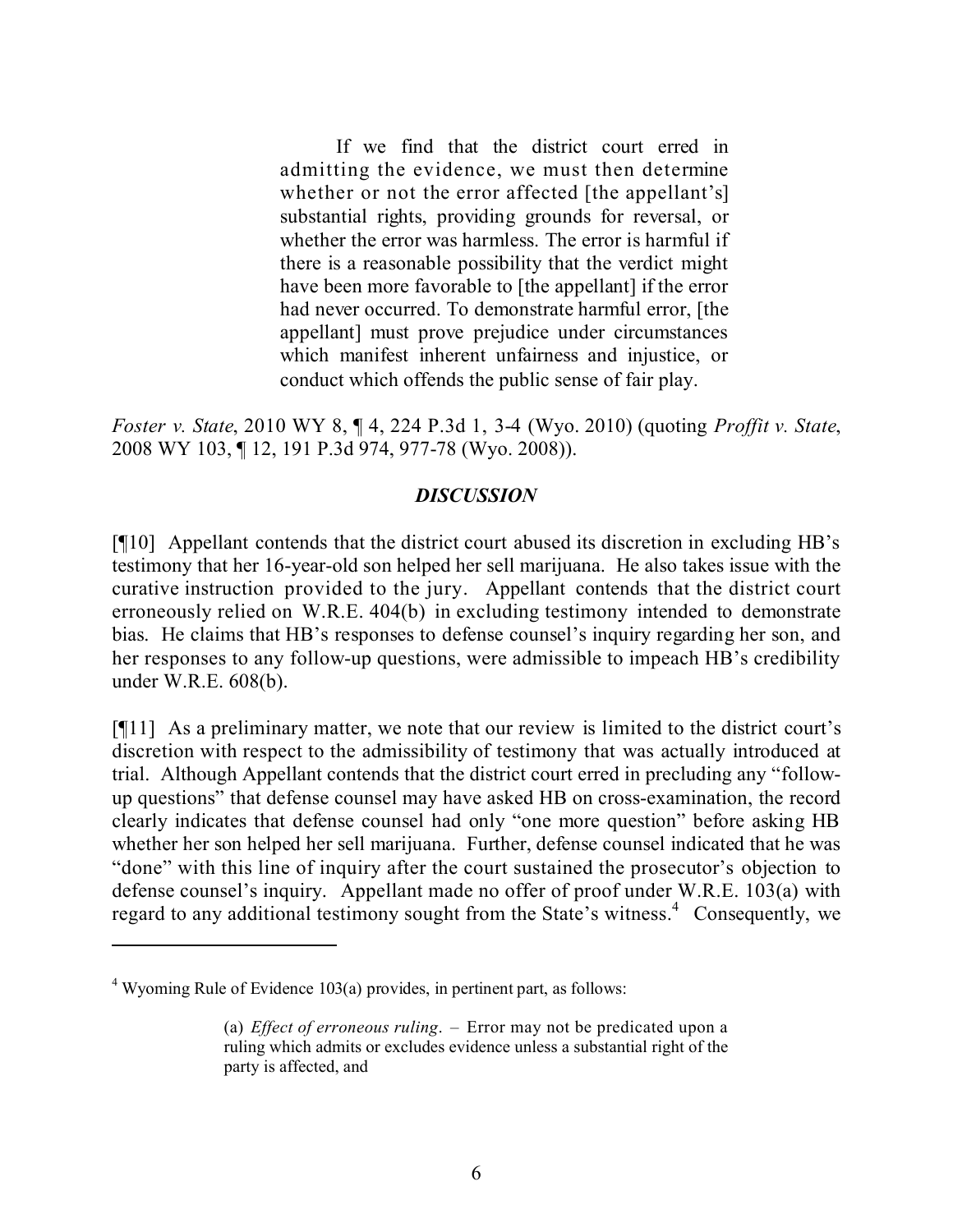limit our review to the testimony reflected in the record. *See Person v. State*, 2004 WY 149, ¶ 20, 100 P.3d 1270, 1279 (Wyo. 2004).

[¶12] Appellant asserts that the testimony regarding HB's son was admissible under W.R.E. 608(b) to impeach HB's credibility. Rule 608(b), however, does not govern all inquiries into a witness's credibility. The Rule provides:

> (b) *Specific instances of conduct.* – Specific instances of the conduct of a witness, for the purpose of attacking or supporting his credibility, other than conviction of [a] crime as provided in Rule 609, may not be proved by extrinsic evidence. They may, however, in the discretion of the court, if probative of truthfulness or untruthfulness, be inquired into on cross-examination of the witness (1) concerning his character for truthfulness or untruthfulness, or (2) concerning the character for truthfulness or untruthfulness of another witness as to which character the witness being crossexamined has testified.

In *Lawrence v. State*, 2007 WY 183, ¶ 20, 171 P.3d 517, 523 (Wyo. 2007), we explained that there is a "distinction between evidence that impeaches by proof of a witness's character or disposition for veracity, or the lack thereof, and evidence which establishes a lack of credibility through a showing of such things as bias or undue influence." Further, we noted that "the advisory committee's note to F.R.E. 608, which is substantively identical to the Wyoming provision, states that evidence of bias or interest is not an attack on the witness's character for truthfulness and, thus, the admission of such evidence is not governed by F.R.E. 608."*Id*. The evidence indicating that HB involved her 16-yearold son in the sale of marijuana was not probative of HB's character for truthfulness, and Appellant does not contend otherwise. The evidence was not admissible under W.R.E. 608(b).

[¶13] Instead, HB's testimony regarding her agreement to act as a confidential informant, to the extent that it shows a "relationship between a party and a witness which might lead the witness to slant, unconsciously or otherwise, his testimony in favor of or against a party," is properly characterized as evidence of bias. *United States v. Abel*, 469

. . .

l

<sup>(2)</sup> Offer of Proof. – In case the ruling is one excluding evidence, the substance of the evidence was made known to the court by offer or was apparent from the context within which questions were asked.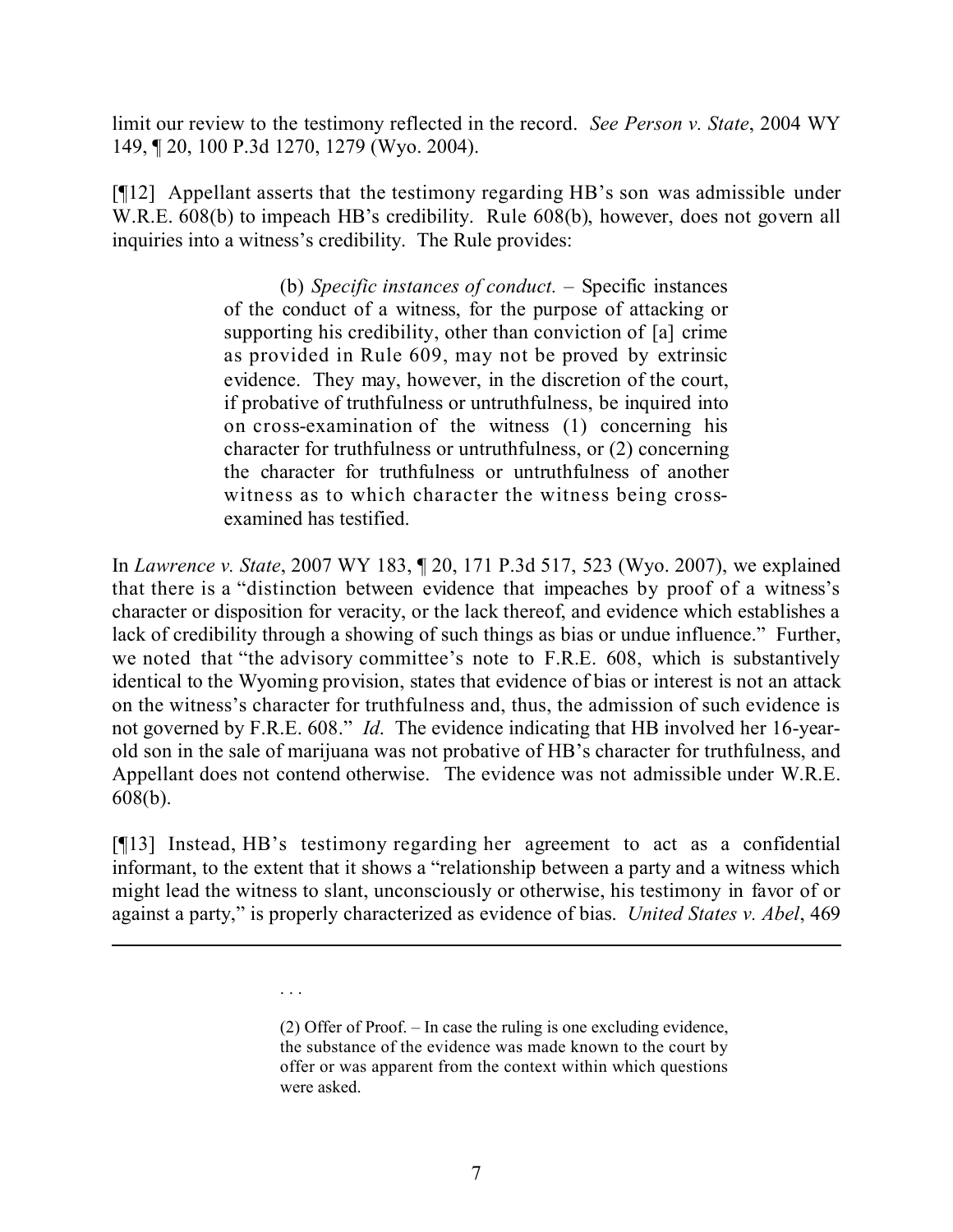U.S. 45, 52, 105 S.Ct. 465, 469, 83 L.Ed.2d 450 (1984). Cross-examination intended to show bias is generally permitted by W.R.E. 607, which provides that "The credibility of a witness may be attacked by any party, including the party calling him." *See United States v. Abel*, 469 U.S. at 51, 105 S.Ct. at 468. However, a district court retains discretion under W.R.E. 403 and W.R.E. 611 to exclude evidence that is otherwise relevant. *Lawrence*, ¶ 20, 171 P.3d at 523; 3 Christopher B. Mueller & Laird C. Kirkpatrick, Federal Evidence § 6.75, at 504 (3d ed. 2007). W.R.E. 403 provides as follows:

## **Rule 403. Exclusion of relevant evidence on grounds of prejudice, confusion, or waste of time.**

Although relevant, evidence may be excluded if its probative value is substantially outweighed by the danger of unfair prejudice, confusion of the issues, or misleading the jury, or by considerations of undue delay, waste of time, or needless presentation of cumulative evidence.

The discretion vested in a trial judge to exclude evidence under W.R.E. 403 is echoed in W.R.E. 611, which provides, in relevant part, as follows:

# **Rule 611. Mode and order of interrogation and presentation.**

(a) *Control by court.* – The court shall exercise reasonable control over the mode and order of interrogating witnesses and presenting evidence so as to (1) make the interrogation and presentation effective for the ascertainment of the truth, (2) avoid needless consumption of time, and (3) protect witnesses from harassment or undue embarrassment.

(b) *Scope of cross-examination*. – Cross-examination should be limited to the subject matter of the direct examination and matters affecting the credibility of the witness. The court may, in the exercise of discretion, permit inquiry into additional matters as if on direct examination.

*See* Stephen A. Saltzburg et al., Commentary, Fed. R. Evid. 611, *available at* LEXIS USCS Fed. Rules Evid. R 611 (noting that "[Rule 611] implicitly provides for balancing similar to that set forth more explicitly by Rule 403").

[¶14] Although Appellant does not contend that his constitutional rights were infringed, we measure the district court's exercise of discretion against the right of cross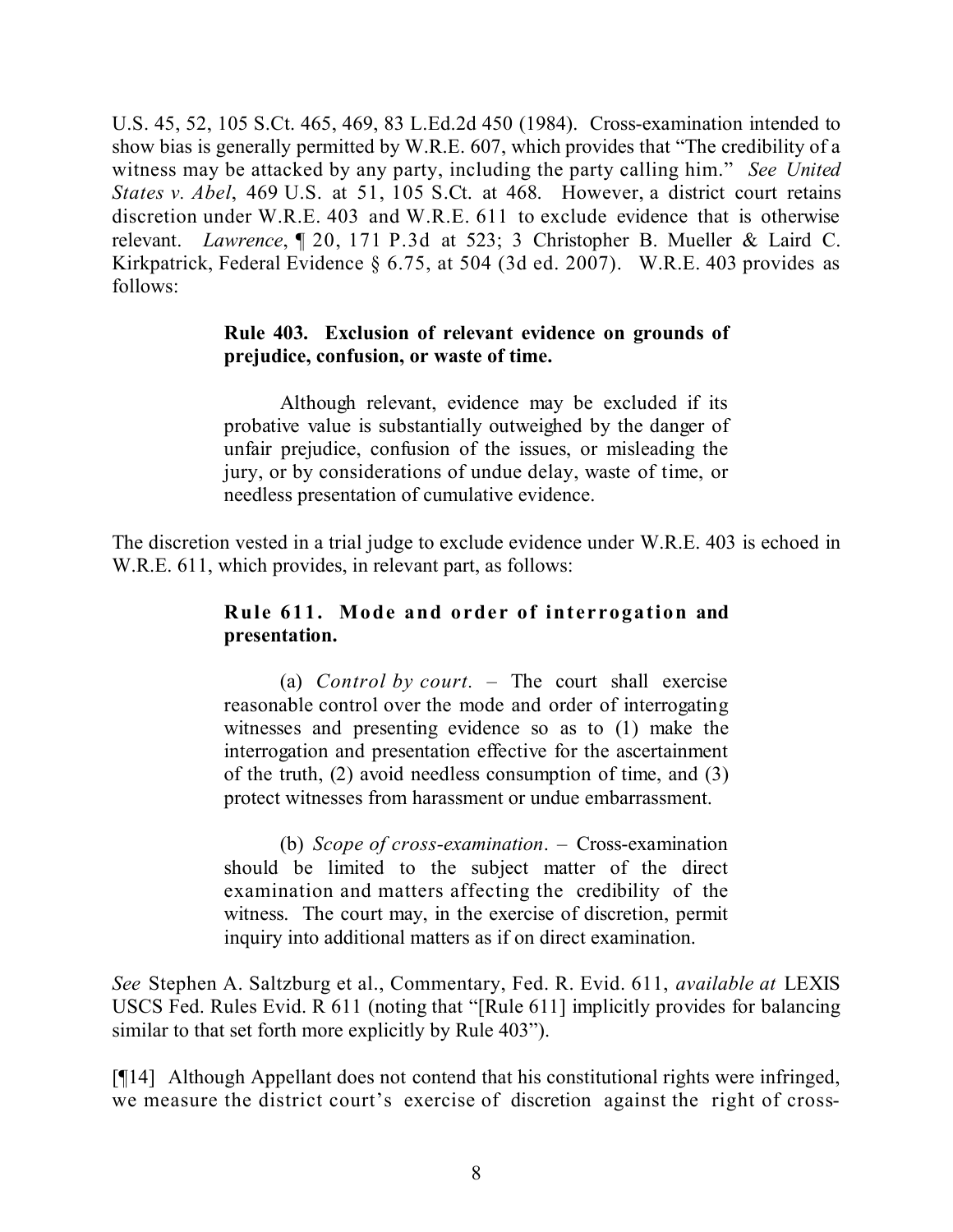examination guaranteed by the Confrontation Clause. As we have previously stated:

The general rule that evidentiary decisions are within the sound discretion of the trial court applies to decisions made under W.R.E. 611(b). *Caterpillar Tractor Co. v. Donahue*, 674 P.2d 1276, 1285-86 (Wyo. 1983); *Grabill v. State*, 621 P.2d 802, 814 (Wyo. 1980). The exercise of that discretion must, however, be guided by recognized principles of law. One of those principles is that wide latitude should be permitted in the cross-examination of an adverse witness. *In re Morton's Estate*, 428 P.2d 725, 733 (Wyo. 1967).

*Dysthe v. State*, 2003 WY 20, ¶ 19, 63 P.3d 875, 883 (Wyo. 2003). We have also held, however, that the constitutional right to confrontation of witnesses is not absolute, but is subject to reasonable limitation pursuant to the trial court's discretion.

> The primary right secured by the Confrontation Clause of the United States and Wyoming Constitutions is the right of cross-examination. *Hannon* [*v. State*, 2004 WY 8], ¶ 16, 84 P.3d [320,] 329 [(Wyo. 2004)] (citing *Davis v. Alaska*, 415 U.S. 308, 315, 94 S.Ct. 1105, 1110, 39 L.Ed.2d 347 (1974)). In order for there to be a violation of the right of confrontation, a defendant must show more than just a denial of the ability to ask specific questions of a particular witness. Rather, a defendant must show that he was prohibited "from engaging in otherwise appropriate cross-examination designed to show a prototypical form of bias on the part of the witness . . . 'to expose to the jury the facts from which jurors . . . could appropriately draw inferences relating to the reliability of the witness.'" *Hannon*, ¶ 18, 84 P.3d at 330 (quoting *Delaware v. Van Arsdall*, 475 U.S. 673, 680, 106 S.Ct. 1431, 1436, 89 L.Ed.2d 674 (1986)). The Confrontation Clause guarantees a defendant an "**opportunity** for effective cross-examination, not cross-examination that is effective in whatever way, and to whatever extent, the defense might wish." *Van Arsdall*, 475 U.S. at 679, 106 S.Ct. at 1435 (quoting *Delaware v. Fensterer*, 474 U.S. 15, 20, 106 S.Ct. 292, [294], 88 L.Ed.2d 15 (1985) (*per curiam*) (emphasis in original)). A defendant's right to cross-examination of a witness is not unfettered, but is subject to the trial court's "discretion to reasonably limit cross-examination to prevent, among other things, questioning that is repetitive or of marginal relevance." *Hannon*, ¶ 22, 84 P.3d at [332] (quoting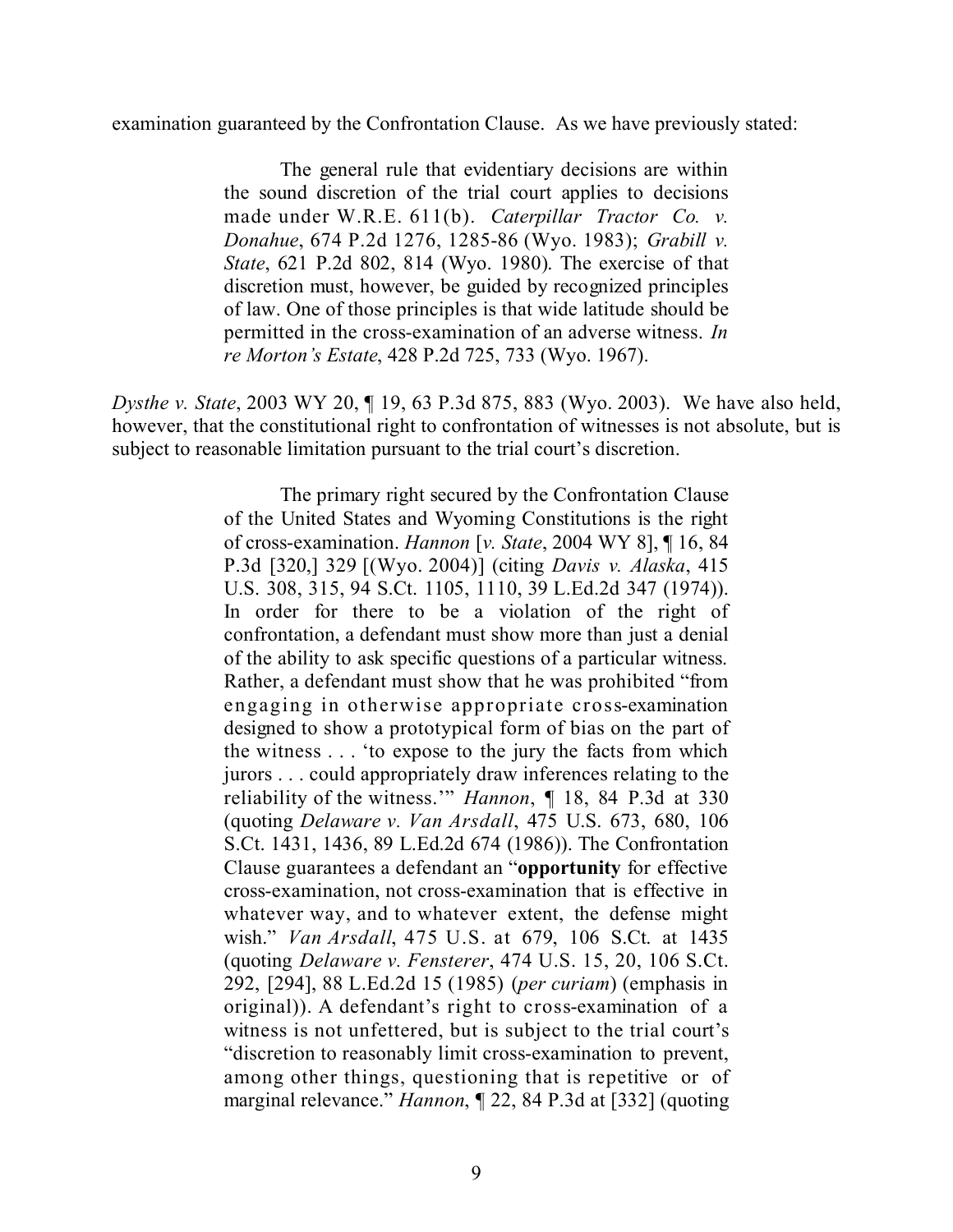*United States v. DeSoto*, 950 F.2d 626, [629] (10th Cir. 1991)); *see also Olden v. Kentucky*, 488 U.S. 227, 232, 109 S.Ct. 480, 483, 102 L.Ed.2d 513 (1988) (*per curiam*).

*Miller v. State*, 2006 WY 17, ¶ 8, 127 P.3d 793, 796 (Wyo. 2006).

[¶15] Appellant contends that the testimony relating to HB's son was evidence of bias because, considering the gravity of her offense, it shows that she received an "exceptional" deal from the prosecution. At this point in the trial, however, HB had been cross-examined about her plea agreement by counsel for Appellant and by counsel for Ms. Earley. During her testimony, the jury was repeatedly reminded that HB had avoided a felony conviction, for which she faced 30 years in prison, by agreeing to act as a confidential informant. The jury was also informed that HB's husband had received favorable treatment as a result of her work as an informant. In addition, when HB was questioned about the circumstances of her arrest, she testified that she and her husband were working together to sell drugs, that they had been pulled over the day prior to her arrest and that law enforcement had found half a pound of marijuana in their vehicle, and that she was arrested the next day for selling marijuana to a confidential informant. Accordingly, the record clearly reveals that Appellant was allowed to develop his claim of bias based on the State's agreement with HB, and was also permitted to draw the jury's attention to the offense prompting that agreement.

[¶16] The district court appropriately determined that HB's testimony as to her agreement with the State was admissible to demonstrate potential bias. However, the decision to exclude certain details of HB's criminal conduct was also within the district court's discretion under W.R.E. 403 and 611. The district court's decision to exclude the testimony related to HB's son was based on the determination that the evidence was not relevant and that the danger of unfair prejudice to the State outweighed any marginal tendency to show that HB was biased. Despite the district court's reference to Rule 404(b), which governs the admissibility of prior bad acts for specifically enumerated purposes, the district court's analysis was consistent with the balancing of prejudice and probative value that is explicit under Rule 403, and the similar balancing test implicit under Rule 611. Considering the entirety of HB's testimony, we are unable to conclude that the district court abused its discretion.

[¶17] Appellant also contends that the district court erred in instructing the jury that it was improper for Appellant's counsel to elicit testimony relating to HB's son without previously disclosing the planned inquiry to opposing counsel and the court. Appellant, however, when given the opportunity at trial, did not object to the district court's curative instruction. As a result, we review the instruction for plain error. *Jones v. State*, 2011 WY 114, ¶ 10, 256 P.3d 527, 532 (Wyo. 2011). To demonstrate plain error, an appellant must show: 1) the record clearly reflects the incident urged as error; 2) a violation of a clear and unequivocal rule of law; and 3) that the appellant was materially prejudiced by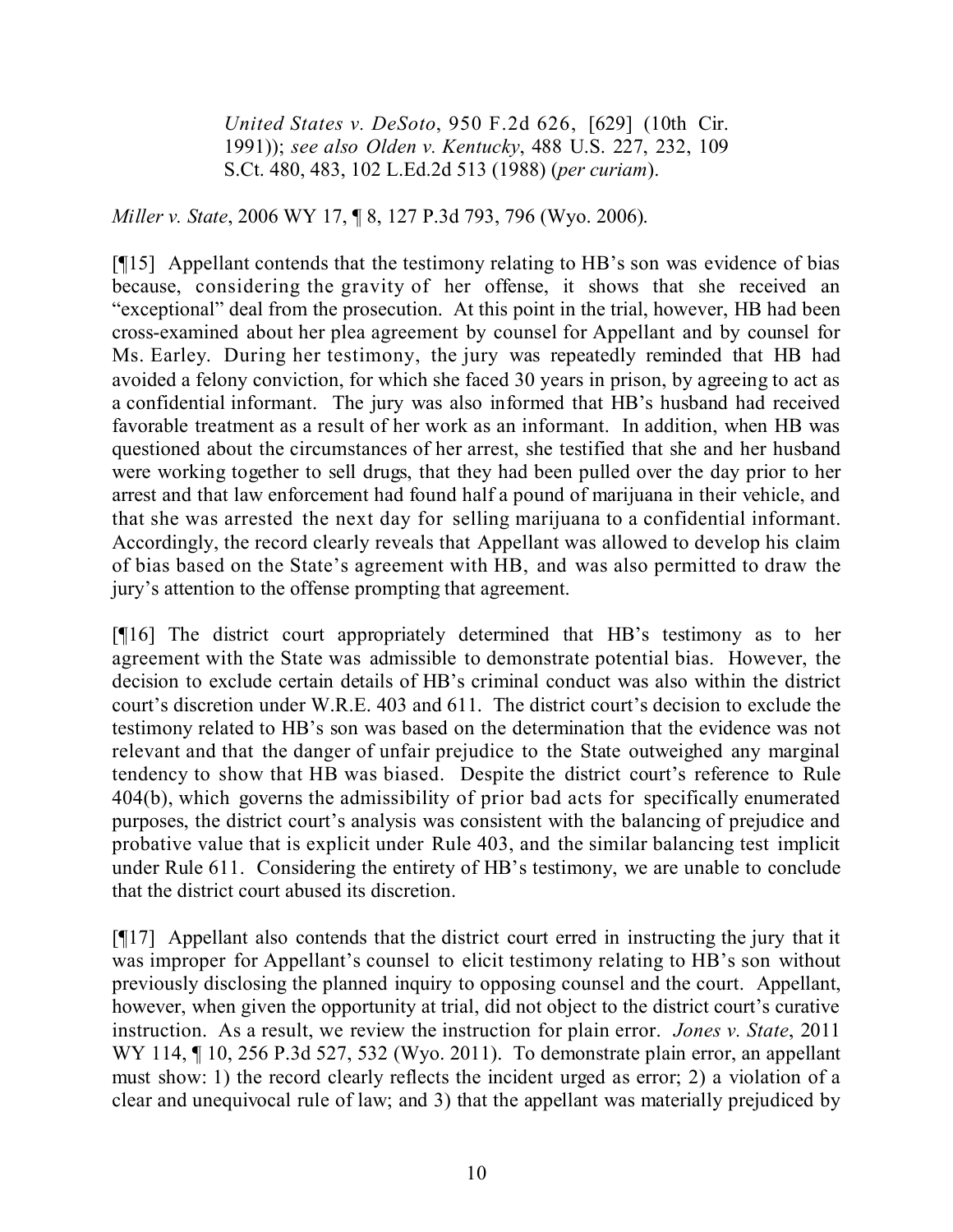the denial of a substantial right. *Id.*, ¶ 15, 256 P.3d at 533.

[¶18] Appellant has made no attempt to present a plain error analysis with regard to the district court's curative instruction. Rather, Appellant confines his discussion of prejudice to the district court's decision to exclude HB's testimony, which he contends was "not harmless" because "[t]he case really did depend to a large degree upon the truthfulness of HB." As set forth above, however, the district court did not abuse its discretion in excluding HB's testimony. Appellant makes no argument that he was prejudiced by any error in the court's curative instruction, and, as a result, he has failed to carry his burden of demonstrating that any defect in the curative instruction constitutes plain error.

[¶19] Finally, Appellant claims that insufficient evidence was presented at trial to support his convictions for delivery of a controlled substance. He contends that the weight accorded to the evidence at trial, including the tape recordings of the controlled buys, depended to a large degree on the credibility of HB, and that "Since HB's credibility was not adequately tested, it cannot be said that any rational trier of fact could have found all the elements of the crimes." He concedes, however, that "If HB was a credible witness, then there would be sufficient evidence to sustain the convictions."

[¶20] We must reject Appellant's claim that there was insufficient evidence to support the convictions. As we have often repeated, our standard of review for determining whether evidence is sufficient to sustain a conviction does not permit us to reweigh evidence or re-examine the credibility of witnesses:

> [W]e must determine whether any rational trier of fact could have found the essential elements of the crime beyond a reasonable doubt. When considering a claim of the sufficiency of the evidence, we review that evidence with the assumption that the evidence of the prevailing party is true, disregard the evidence favoring the unsuccessful party, and give the prevailing party the benefit of every favorable inference that we may reasonably draw from the evidence. We will not reweigh the evidence nor will we re-examine the credibility of the witnesses.

*Ewing v. State*, 2007 WY 78, ¶ 11, 157 P.3d 943, 946 (Wyo. 2007). Consequently, we must reject Appellant's invitation to engage in the credibility determination inherent in his sufficiency of the evidence analysis. In light of testimony offered by HB, her husband, the DCI agent who coordinated the controlled buy, and personnel from the state crime lab, in addition to the exhibits introduced at trial, which included the tape recording of the transaction, the records of HB's text messages and phone calls to Appellant, a photocopy of the controlled buy funds, and the laboratory report confirming that the